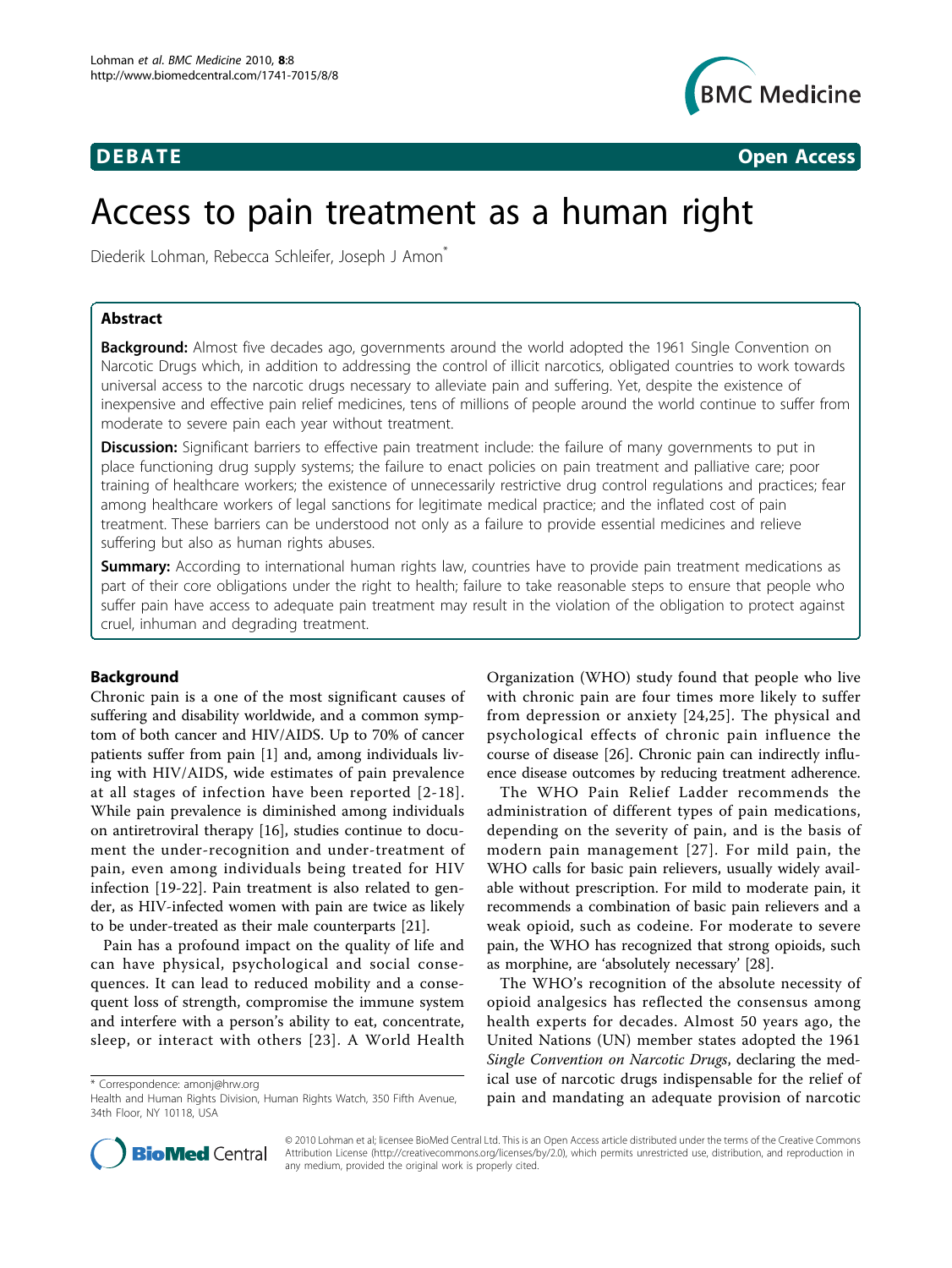drugs for medical use [[29\]](#page-7-0). The International Narcotics Control Board (INCB), charged with monitoring the implementation of the UN drug conventions, clarified in 1995 that the Convention 'establishes a dual drug control obligation: to ensure adequate availability of narcotic drugs, including opiates, for medical and scientific purposes, while at the same time preventing illicit production of, trafficking in and use of such drug' [[30\]](#page-7-0). The WHO has included both morphine and codeine in its Model List of Essential Medicines [[31](#page-7-0)]. Various other international bodies, such as the UN Economic and Social Council and the World Health Assembly, have also called on countries to ensure an adequate availability of opioid analgesics [[32](#page-7-0)-[35\]](#page-7-0).

Yet, despite this clear consensus that pain treatment medications should be available, approximately 80% of the world population has either no, or insufficient, access to treatment for moderate to severe pain [\[36](#page-7-0)]. Millions of people living with cancer and HIV - including 1 million end-stage HIV/AIDS patients - suffer from moderate to severe pain each year without treatment [\[36\]](#page-7-0).

Pain treatment medications are not evenly distributed worldwide. Approximately 89% of the total world consumption of morphine occurs in North America and Europe [\[37\]](#page-7-0). Low and middle income countries consume only 6% of the morphine used worldwide [[38\]](#page-7-0), even though they are home to about half of all cancer patients [\[26](#page-7-0)] and more than 90% of HIV infections [\[39](#page-7-0)]. However, inadequate pain management is also prevalent in developed countries. In the USA, the lack of the availability of pain medication in pharmacies, misinformation about addiction on the part of both patients and providers and fear of criminal sanctions for prescribing pain medicines are significant limiting factors [[40](#page-7-0)]. Studies in Western Europe also document an under-estimation of pain severity and under-treatment of pain [[17\]](#page-7-0).

This article outlines the common obstacles to the provision of pain treatment and palliative care and calls for the reform of laws and policies inhibiting access to pain treatment worldwide. It also examines access to pain relief medicine in relation to the obligations of states under international human rights law. Identifying state obligations in the context of the HIV/AIDS epidemic has been a powerful mechanism for mobilizing attention and compelling response. By developing a human rights framework related to access to pain relief medicines, individuals living with HIV, as well as those with cancer or other causes of pain, can more effectively unite to demand the accountability of governments to respect, protect and fulfill their rights.

# **Discussion**

Barriers to access to pain treatment globally include: (1) the failure of governments to put in place functioning

drug supply systems; (2) the failure to enact policies on pain treatment and palliative care; (3) poor training of healthcare workers; (4) the existence of unnecessarily restrictive drug control regulations and practices; (5) fear among healthcare workers of legal sanctions for legitimate medical practice; and (6) the unnecessarily high cost of pain treatment.

Failure to ensure functioning and effective supply system Opioid analgesics are controlled medicines and, as such, their manufacture, distribution and prescription are strictly regulated. The 1961 Single Convention on Narcotic Drugs has created a system for the regulation of supply and demand, overseen internationally by INCB and nationally by special drug control agencies. Every year, countries submit estimates of their need for morphine and other controlled medications to INCB, which approves each country's supply. Cross-border transactions must be authorized and registered by INCB.

As the production, distribution and dispensation of controlled medicines are under exclusive government control, governments must also put in place an effective system of distribution in order to provide healthcare providers and pharmacies with a continuous and adequate supply of the medications. Yet, many governments, as a result of resource limitations or lack of political will, have failed to put in place effective supply systems for controlled medicines [[41\]](#page-7-0). More fundamentally, there is a lack of a common understanding of opiate pain relief needs and accessibility. A 2006 African Palliative Care Association survey found that, while drug control agencies in Kenya, Tanzania and Ethiopia believed the regulatory system worked well, morphine consumption in each of these countries was far below the estimated need and the palliative care providers surveyed identified myriad problems with the regulatory system [[42](#page-7-0)].

While UN drug conventions require countries to submit estimates of their need for controlled substances based on a careful assessment of population needs, some countries either submit no estimates or submit only symbolic estimates. For example, the West African nation of Burkina Faso estimated that it would need 49 g of morphine in 2009 [[43\]](#page-7-0). Based on an estimate for a terminal cancer or end-stage AIDS patient of a daily need for 70 mg of morphine for an average of 90 days, this amount would be sufficient for about eight patients. Even in countries that estimate a need for considerably greater absolute quantities of morphine, population needs are vastly underestimated (Table [1\)](#page-2-0).

Without an effective distribution system, sufficient supply does not ensure accessibility. As controlled medications may only be transferred between parties that have been authorized under national law, governments must ensure that a sufficient number of pharmacies are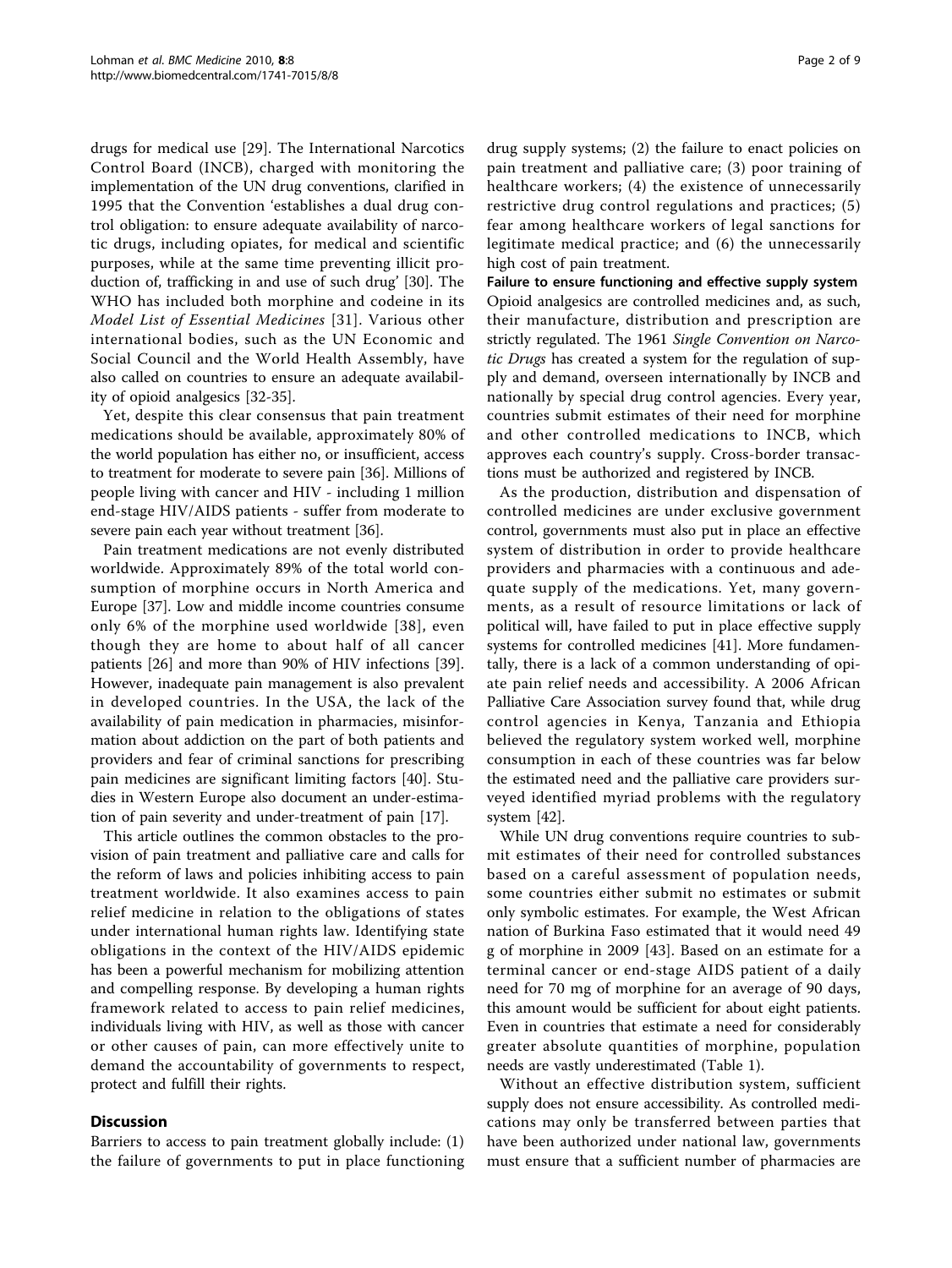| Country                | Cancer<br>deaths<br>2002<br>estimate | <b>AIDS</b><br>deaths<br>2005<br>estimate | No. of individuals<br>expected to need<br>pain treatment in<br>2009 | <b>Estimated</b><br>total<br>morphine<br>need in 2009<br>(kg) | <b>Estimate of morphine</b><br>need provided by<br>country to INCB for<br>2009 (kg) | No. of<br>individuals<br>estimate is<br>sufficient for | Percentage of those<br>needing treatment who<br>would be covered by<br>estimate |
|------------------------|--------------------------------------|-------------------------------------------|---------------------------------------------------------------------|---------------------------------------------------------------|-------------------------------------------------------------------------------------|--------------------------------------------------------|---------------------------------------------------------------------------------|
|                        |                                      |                                           |                                                                     |                                                               | Countries that estimate almost no need for morphine                                 |                                                        |                                                                                 |
| Benin                  | 13490                                | 9986                                      | 15786                                                               | 96                                                            | 0.5                                                                                 | 83                                                     | 0.50%                                                                           |
| Senegal                | 17625                                | 5432                                      | 16816                                                               | 102                                                           | 0.6                                                                                 | 99                                                     | 0.60%                                                                           |
| Rwanda                 | 14196                                | 21956                                     | 22335                                                               | 136                                                           | 0.8                                                                                 | 132                                                    | 0.60%                                                                           |
| Gambia                 | 2395                                 | 1430                                      | 2631                                                                | 16                                                            | 0.18                                                                                | 31                                                     | 1.20%                                                                           |
| Bhutan                 | 727                                  | $>10$ per<br>100,000                      | 582                                                                 | 3.5                                                           | 0.08                                                                                | 14                                                     | 2.30%                                                                           |
| <b>Burkina</b><br>Faso | 23262                                | 13067                                     | 25143                                                               | 153                                                           | 0.05                                                                                | 8                                                      | 0.03%                                                                           |
| Eritrea                | 6240                                 | 5959                                      | 7972                                                                | 48                                                            | 0.075                                                                               | 12                                                     | 0.15%                                                                           |
| Gabon                  | 2071                                 | 4457                                      | 3886                                                                | 24                                                            | 0.088                                                                               | 14                                                     | 0.40%                                                                           |
| Swaziland              | 1837                                 | 17577                                     | 10258                                                               | 62                                                            | 0.5                                                                                 | 82                                                     | 0.80%                                                                           |
|                        |                                      |                                           |                                                                     | Selected other countries                                      |                                                                                     |                                                        |                                                                                 |
| Egypt                  | 62299                                | $>10$ per<br>100,000                      | 49840                                                               | 303                                                           | 10 <sup>°</sup>                                                                     | 1646                                                   | 3%                                                                              |
| Philippines            | 78500                                | $>10$ per<br>100,000                      | 62800                                                               | 382                                                           | 31                                                                                  | 5103                                                   | 8%                                                                              |
| Kenya                  | 50809                                | 149502                                    | 115398                                                              | 701                                                           | 30                                                                                  | 4938                                                   | 4%                                                                              |
| Russian<br>Federation  | 217696                               | N/A                                       | 174157                                                              | 1058                                                          | 200                                                                                 | 32922                                                  | 15%                                                                             |
| Mexico                 | 92701                                | 6321                                      | 77321                                                               | 470                                                           | 180                                                                                 | 29630                                                  | 38%                                                                             |

#### <span id="page-2-0"></span>Table 1 Morphine estimates, mortality and pain treatment need.

Projection for the numbers of people requiring pain treatment does not include those with acute pain or pain related to non-terminal cancer or HIV and do not include pain control medications other than morphine. The table is based on an estimate by Foley and others that 80% of terminal cancer patients and 50% of terminal AIDS patients will require an average of 90 days of pain treatment with 60 mg to 75 mg of morphine per day [\[16](#page-7-0)]. Country estimates were obtained from INCB website [\[43](#page-7-0)]; projections for annual cancer and AIDS deaths are based on the most recent cancer and AIDS mortality figures reported by the WHO [[79\]](#page-8-0).

licensed to handle morphine and that the procedures for procuring, stocking and dispensing it are practical.

Yet, in some cases, government regulations allow only a few institutions to stock the medication, sharply limiting accessibility [\[42\]](#page-7-0). In other countries, excessively burdensome procedures for procurement, dispensing and accounting effectively discourage health institutions from procuring the required morphine [\[44](#page-7-0)]. Where hospitals and pharmacies do stock morphine, interruptions in stock are common [[42](#page-7-0),[45](#page-7-0)].

# Failure to enact palliative care and pain treatment policies

In 1996, the WHO identified the absence of national policies on cancer pain relief and palliative care as one of the reasons that cancer pain is not adequately treated [[46\]](#page-7-0). In 2000, the organization noted that pain treatment continued to be a low priority in healthcare systems [[28](#page-7-0)] and, again, in 2002 it noted that there was a wide gap between the rhetoric and the reality when integrating palliative care principles into public health and disease control programmes [[26](#page-7-0)].

Although the WHO and leading experts on palliative care have stressed the importance of having a

comprehensive strategy [[47\]](#page-7-0), most countries do not have palliative care and pain treatment policies, either as stand-alone policies or as part of cancer or HIV/AIDS control efforts [\[47](#page-7-0),[48\]](#page-7-0). Many countries have even failed to add oral morphine and other opioid-based medicines to their list of essential medicines or to issue guidelines on pain management for healthcare workers [\[42](#page-7-0)].

The INCB has recommended that national drug control laws recognize the indispensible nature of narcotic drugs for the relief of pain and suffering as well as the obligation to ensure their availability for medical purposes. However, in 1995 only 48% of the governments responding to a survey had laws reflecting the former and 63% the latter [[30](#page-7-0)]. It is not known exactly how many countries still do not use the relevant language in their legislation and even recent model laws and regulations on drug control from the UN Office on Drugs and Crime themselves do not contain these provisions [[49-](#page-7-0)[52\]](#page-8-0) (Appendix 1).

#### Lack of training for healthcare workers

One of the biggest obstacles to the provision of good palliative and pain treatment services in many countries is the lack of training for healthcare workers.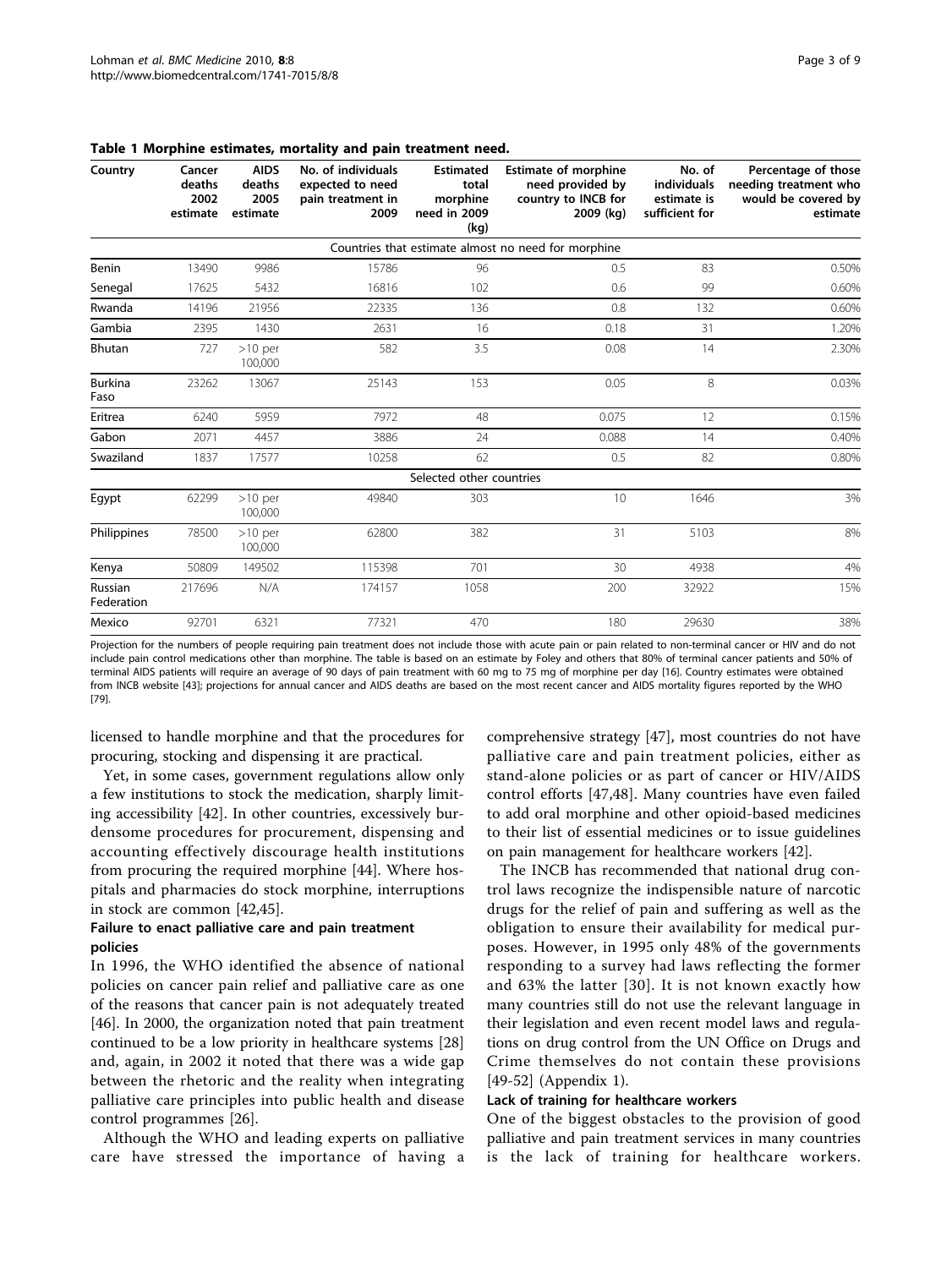Misinformation about oral morphine is still extremely common among healthcare workers and knowledge of how to assess and treat pain is often very inadequate.

Some of the most common myths maintain that: treatment with opioids leads to addiction; that pain is necessary because it is enables diagnosis; that pain is unavoidable; and that pain has negligible consequences. Each of these myths is inaccurate. Numerous studies have shown that treatment of pain with opioids very rarely leads to addiction [[28\]](#page-7-0); most pain can be treated well [[28\]](#page-7-0); pain is not necessary for diagnosis [[23\]](#page-7-0); and pain has considerable social, economic and psychological consequences as it prevents people who suffer from it, and often their caregivers, from living a productive life [\[23](#page-7-0)].

Throughout much of the world, including some industrialized countries, ignorance of the use of opioid medications is the result of a failure to provide healthcare workers with adequate training in palliative care and pain management. A survey by the Worldwide Palliative Care Alliance of healthcare workers in 69 countries in Latin America, Asia and Africa found that 82% in Latin America, 71% in Asia and 39% in Africa had not received any instruction on pain management or opioids during their undergraduate medical studies [\[53](#page-8-0)]. Additional studies have documented the significant number of healthcare providers in Africa who report inadequate opportunities for training in palliative care and pain treatment [[42\]](#page-7-0). Even in industrialized countries instruction on palliative care and pain treatment remains a considerable challenge. A 1999 review found that considerable numbers of healthcare workers had insufficient factual knowledge about pain management among cancer patients in the industrialized countries [[54\]](#page-8-0) (Appendix 2).

# Excessively restrictive drug control regulations or enforcement practices

The 1961 the Single Convention on Narcotic Drugs lays out three minimum criteria that countries must observe when developing national regulations governing the handling of opioids. First, individuals must be authorized to dispense opioids by their professional license to practice or be specially licensed to do so. Secondly, movement of opioids may only occur between institutions or individuals so authorized under national law. Finally, a medical prescription is required before opioids may be dispensed to a patient. Governments may, under the Convention, impose additional requirements if deemed necessary [\[29](#page-7-0)].

However, many countries have regulations that go well beyond these restrictions, creating complex procedures for procurement, stocking and dispensing of controlled medications, including: restrictive licensing requirements for health care providers prescribing medicines;

cumbersome dispensing procedures; and limitations on the formulation and quantity of medicine that can be prescribed [[55\]](#page-8-0). In some cases, drug control authorities or health systems adopt even more restrictive measures than those required in the formal regulations. Although the diversion of medical opiods from its proper use is frequently cited as the explanation for such policies, the INCB has noted that, in practice, diversion is relatively rare [[56](#page-8-0)] and the WHO has observed that 'this right [to impose additional requirements] must be continually balanced against the responsibility to ensure opioid availability for medical purposes' [\[46\]](#page-7-0).

An example of overly restrictive policies adopted by many countries is to limit the prescription of narcotic pain medicines to medical professionals who qualify for specific licenses. The 1961 the Single Convention on Narcotic Drugs does not require healthcare workers to obtain a special license to handle opioids and the WHO has recommended that 'physicians, nurses and pharmacists should be legally empowered to prescribe, dispense and administer opioids to patients in accordance with local needs' [\[46](#page-7-0)]. Yet special licenses are common, and nurses and pharmacists are rarely able to prescribe pain medicines. For example, the Worldwide Palliative Care Alliance reported that, in 2007, in Mongolia, Peru, Honduras, Kyrgyzstan and a state in India only palliative care specialists and oncologists are authorized to prescribe oral morphine [\[53\]](#page-8-0). In Russia, an AIDS doctor reported that he could not treat a patient who suffered from severe pain because he was not licensed to prescribe morphine and that those oncologists who are would not provide treatment because the patient did not have cancer [\[57](#page-8-0)].

Another common obstacle is the special prescription procedures for opioids - for example the use of specific prescription forms and the insistence that multiple copies of the prescription be maintained. The WHO Expert Committee on Cancer Pain Relief has observed that these practices often reduce prescription of opioid pain medicines by 50% or more [[46](#page-7-0)]. In 1995, INCB found that 65% of countries that participated in its survey had special prescription procedures [\[30\]](#page-7-0).

Another special practice is the requirement that prescriptions by healthcare workers be approved by colleagues or superiors and that dispensing must be witnessed by multiple healthcare workers. In Ukraine, for example, the decision to prescribe morphine has to be made by a group of at least three doctors, one of whom must be an oncologist [[58](#page-8-0)]. In South Africa, two nurses must observe the dispensing of opioids [[42\]](#page-7-0).

While the WHO has recommended that 'decisions concerning the type of drug to be used, the amount of the prescription and the duration of therapy are best made by medical professionals on the basis of the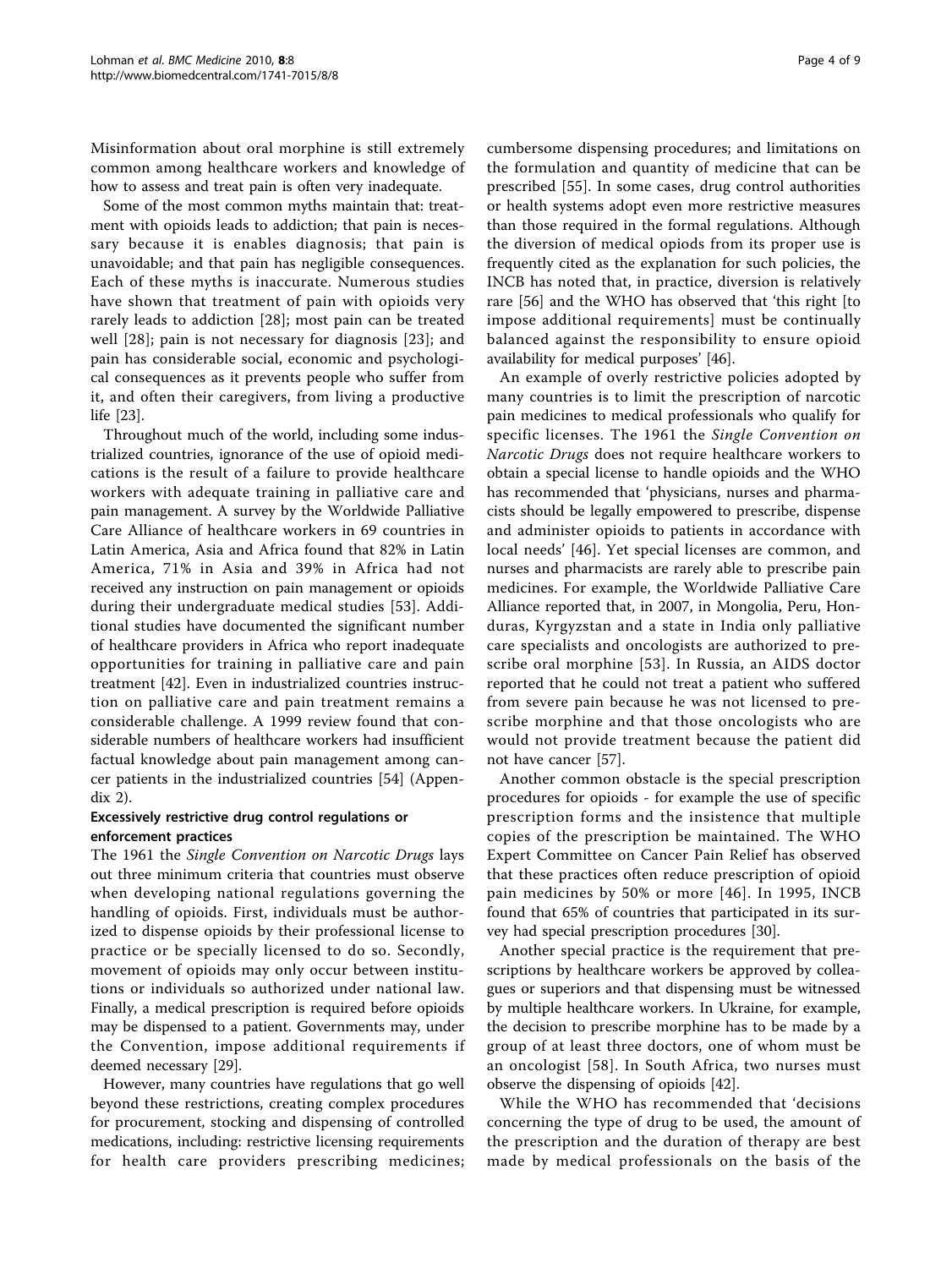individual needs of each patient, not by regulation' [\[46](#page-7-0)], regulations imposing limitations on the dose of oral morphine that can be prescribed per day or the number of days for which it can be prescribed are common. The 1995 INCB survey found that 40% of countries participating set a maximum amount of morphine that could be prescribed at one time to a hospitalized patient and 50% of countries surveyed set limits for patients who lived at home [[30\]](#page-7-0). Limits for home-based patients were frequently less than those for hospitalized patients - in some cases half of the typical daily doses [\[16](#page-7-0)]. The survey also found that 20% of participating countries imposed a maximum length of time that a hospitalized patient could receive morphine and 28% had such restrictions for patients at home. In some cases, prescriptions for morphine could not exceed a week's supply; in some countries this was non-renewable [[30\]](#page-7-0). Although no recent comprehensive overview of countries that impose these kinds of limitations is available, they continue to be widespread [\[53,59\]](#page-8-0).

# Fears of legal sanction

Although the INCB has recommended that healthcare workers be able to provide opiates without unnecessary fear of legal action for unintended violations which would inhibit provision or dispensation [\[60](#page-8-0)], ambiguity in regulations, poor communication by drug regulators to healthcare workers about the rules for handling opioids, the existence of harsh sanctions (including mandatory minimum sentences) and, in some countries, prosecutions of healthcare workers for unintentional mishandling of opioids, lead to fear among medical professionals. Little research has been published that documents the extent and impact of fears by healthcare providers on the prescription practice globally. A recent survey in the USA of criminal and administrative cases against physicians related to opiod prescription found an increasing trend in prosecutions which has a chilling effect on physician practice [[61](#page-8-0)]. Some authors argue that physicians have an individual obligation to treat patients for severe pain and should be held accountable for a failure to treat pain via a charge of medical malpractice and, in extreme cases, criminal negligence [[62](#page-8-0)]. Cost

Although basic oral morphine is inexpensive [\[16](#page-7-0)], cost is a frequently cited impediment to improving access to pain treatment and palliative care services, particularly for low and middle income countries. A 2003 study found that the average retail cost of a monthly morphine supply ranged from US\$10 in India to US\$254 in Argentina [[63\]](#page-8-0). Paradoxically, the study found that median cost of a month's supply of morphine was more than twice as high in low and middle income countries (US\$112) as in industrialized countries (US\$53). The study suggested that a number of factors might explain

the discrepancy: medication subsidies by industrialized countries; industrialized government regulation of the price of opioids; taxes, licenses and other costs related to import of finished product; large overhead of local production; poorly developed distribution systems; low demand; and regulatory requirements that drive up cost. Further, a 2007 report also found that the promotion of non-generic - and costly - forms of opioid analgesics has made pain treatment medications unaffordable in some areas, as inexpensive formulations are withdrawn when more expensive opioids appear on the market [[64\]](#page-8-0).

A number of countries have successfully sought ways to create a capacity for the local production of basic oral morphine, in tablet or liquid form, at low cost. For example, in India, a small manufacturing unit has been set up at a hospital that produces low cost immediate release morphine tablets from morphine powder [\[64](#page-8-0)]. In Uganda, the ministry of health commissioned charitable procurement and manufacturing facility to produce morphine solution which could be distributed to hospitals, health centres and palliative care providers [\[65](#page-8-0)]. In Vietnam, a new opioid prescription regulation allows the ministry of health to mandate state and para-state pharmaceutical companies to produce oral and injectible opioids [[66](#page-8-0)]. These examples illustrate the potential for creating locally manufactured, low-cost oral morphine.

## Health as a human right

Health is a fundamental human right enshrined in numerous international human rights instruments. The International Covenant on Economic Social and Cultural Rights (ICESCR) specifies that everyone has a right 'to the enjoyment of the highest attainable standard of physical and mental health' [[67](#page-8-0)]. The Committee on Economic, Social and Cultural Rights, the treaty's monitoring body, has held that states must make available and accessible in sufficient quantity 'functioning public health and health-care facilities, goods and services, as well as programmes' [\[68](#page-8-0)].

As states have different levels of resources, international law does not mandate the kind of health care to be provided and, instead, demands 'progressive realization'. By committing to the international agreements, a state agrees 'to take steps... to the maximum of its available resources' to achieve the full realization of the right to health. High income countries will generally have to provide healthcare services at a higher level than those with limited resources, but all countries will be expected to take concrete steps toward increased services.

The Committee on Economic, Social and Cultural Rights has also held that there are certain core obligations that are so fundamental that states must fulfill them. While resource constraints may justify only partial fulfillment of some aspects of the right to health, the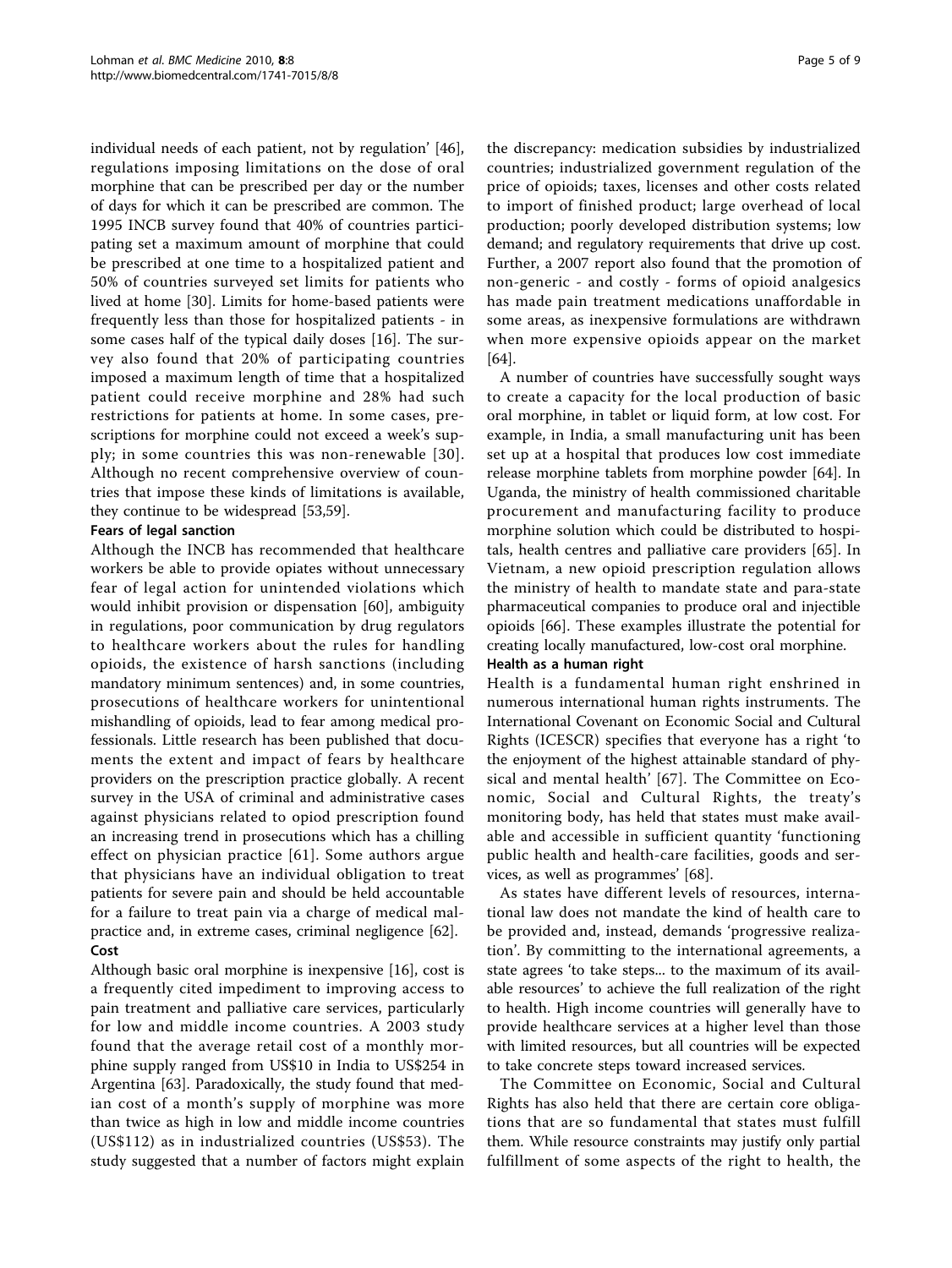Committee has observed that 'a State party cannot, under any circumstances whatsoever, justify its noncompliance with the core obligations...which are nonderogable'. The Committee has identified, among others, the following core obligations: to ensure the right of access to health facilities, goods and services on a nondiscriminatory basis, especially for vulnerable or marginalized groups; to provide essential drugs, as from time to time defined under the WHO Action Programme on Essential Drugs; to ensure the equitable distribution of all health facilities, goods and services; and to adopt and implement a national public health strategy and plan of action, on the basis of epidemiological evidence, addressing the health concerns of the whole population [\[68\]](#page-8-0).

#### Pain treatment and the right to health

As morphine and codeine are on the WHO List of Essential Medicines [\[31](#page-7-0)], countries have to provide these medications as part of their core obligations under the right to health, regardless of whether or not they have been included on their domestic essential medicines lists [[68\]](#page-8-0). Countries must ensure that they are both available in adequate quantities and physically and financially accessible for those who need them.

Since manufacturing and distribution of controlled medicines, such as morphine and codeine, are completely in government hands, states must put in place an effective procurement and distribution system and create a legal and regulatory framework that enables healthcare providers in both the public and private sectors to obtain, prescribe and dispense these medications. Any regulations that arbitrarily impede the procurement and dispensing of these medications will violate the right to health. States must adopt and implement a strategy and plan of action for the roll out of pain treatment and palliative care services. Such a strategy and plan of action should identify obstacles to improved services as well as take steps to eliminate them.

States should also regularly measure progress made in ensuring the availability and accessibility of pain relief medications. The requirement of physical accessibility means that these medications must be 'within safe physical reach for all sections of the population, especially vulnerable or marginalized groups, such as...persons with HIV/AIDS' [[68](#page-8-0)]. This means that states must ensure that a sufficient number of healthcare providers or pharmacies stock and dispense morphine and codeine and that an adequate number of healthcare workers are trained and authorized to prescribe these medications. Financial accessibility means that, while the right to health does not require states to offer medications free of charge, they must be 'affordable for all'. According to the Committee, payment for healthcare services must be based on equity and poorer households should not be disproportionately burdened by cost [[68](#page-8-0)].

Countries also have an obligation to progressively implement palliative care services, which, according to the WHO, must have 'priority status within public health and disease control programmes' [[26](#page-7-0)]. Countries must ensure an adequate policy and regulatory framework, develop a plan for the implementation of these services and take all steps that are reasonable within available resources to execute the plan. Failure to attach adequate priority to developing palliative care services within healthcare services will violate the right to health [\[55\]](#page-8-0). Pain treatment and the right to be free from cruel,

# inhuman and degrading treatment

The right to be free from torture, cruel, inhuman and degrading treatment or punishment is also a fundamental human right that is recognized in numerous international human rights instruments [[69](#page-8-0)-[75\]](#page-8-0). This right creates a positive obligation for states to protect persons in their jurisdiction from torture, cruel, inhuman and degrading treatment or punishment. In a letter to the Chairperson of the 52nd Session of the Commission on Narcotic Drugs, the UN Special Rapporteur on Torture, Cruel, Inhuman and Degrading Treatment and Punishment and the UN Special Rapporteur on the Right to Health noted that governments' failure to take measures to ensure the accessibility of pain treatment threatens this fundamental right [[75](#page-8-0)].

### Summary

The lack of pain treatment medicine is both perplexing and inexcusable. Pain causes terrible suffering yet the medications to treat it are cheap, safe, effective and generally straightforward to administer. Furthermore, international law obliges countries to make adequate pain medications available. Over the last 20 years, the WHO and the INCB have repeatedly reminded states of this obligation. However, little progress has been made and tens of millions of people continue to suffer - both directly from untreated pain and from its consequences.

Under international human rights law, governments must take steps to ensure that people have adequate access to treatment for their pain. At a minimum, states must ensure the availability of morphine, the mainstay medication for the treatment of moderate to severe pain. Failure to make essential medicines such as morphine available or, more broadly, to take reasonable steps to make pain management and palliative care services accessible to all, results in a violation of the right to health. In some cases, failure to ensure patients have access to treatment for severe pain will also give rise to a violation of the prohibition of cruel, inhuman and degrading treatment.

There are many reasons for the enormity of the gap between pain treatment needs and what is delivered, but the chief among them is a willingness by many governments around the world to passively stand by as people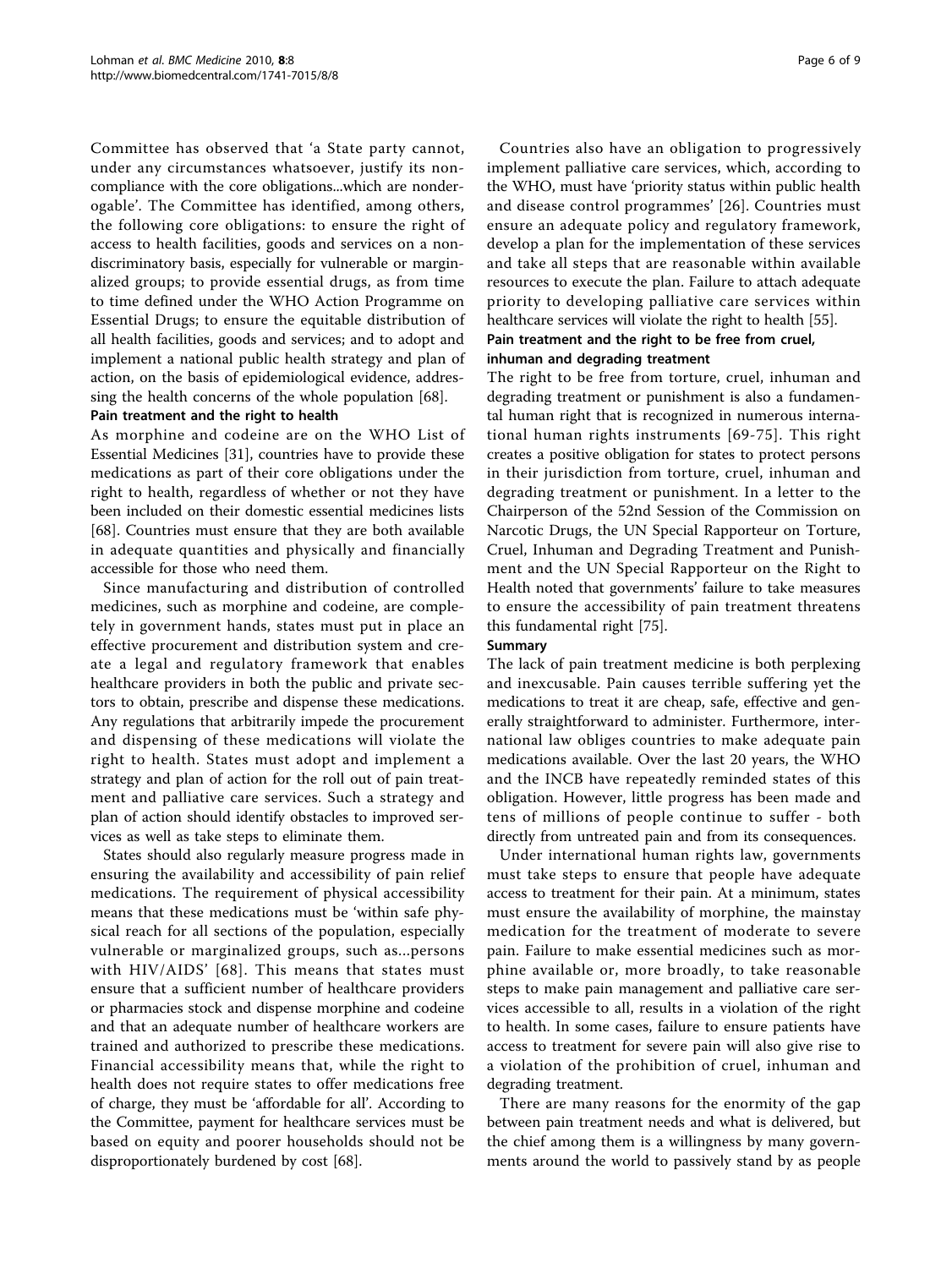suffer. Excessive over-regulation by governments and the ignorance of healthcare providers conspire to create a vicious cycle of under-treatment. As pain treatment and palliative care are not priorities for the government, healthcare workers do not receive the necessary training in order to assess and treat pain. This leads to widespread under-treatment and to a low demand for morphine. Similarly, complex procurement and prescription regulations, and the threat of harsh punishment for mishandling morphine, discourage pharmacies and hospitals from stocking and healthcare workers from prescribing it, which again results in low demand. A lack of the prioritization of opioid pain medicine is not a result of the low prevalence of pain but of the invisibility of its sufferers.

To break out of this vicious cycle, individual governments and the international community must fulfill their obligations under international human rights law. Governments must take action to eliminate barriers that impede the availability of pain treatment medications. They must develop policies on pain management and palliative care; introduce instruction for healthcare workers, including for those already practicing; reform regulations that unnecessarily impede the accessibility of pain medications; and take action to ensure their affordability. While this is a considerable task, various countries, such as Uganda and Vietnam, have shown that such a comprehensive approach is feasible in low and middle-income countries. Other nations must learn from these experiences and work towards the realization of full access to pain relief medicines.

# Appendix 1: Uganda case study

In 1998, Ugandan government officials, representatives of non-governmental organizations and the WHO agreed on ways in which pain treatment could be made available to the population. These steps included: developing national palliative care, cancer and AIDS pain relief policies; implementing a training course to complement existing palliative medicine teaching and increasing the number of skilled providers; developing new drug regulations: updating the essential drug list; conducting estimates of the medical need for morphine; and requests from the drug control authority for an increased national allowance from the INCB [[77\]](#page-8-0).

Following this agreement, Uganda has made considerable progress in reducing or eliminating barriers that have traditionally impeded access to pain treatment medications. In its 5-year Strategic Health Plan for 2000-2005, the government noted that palliative care was an essential clinical service for all Ugandans and so became the first nation in Africa to do so. It also added liquid morphine to its essential drug list, adopted a new set of guidelines for the handling of class A drugs for healthcare practitioners - also a first in Africa - and authorized the prescribing of morphine by nurses who have been trained in palliative care. By early 2009, 79 nurses and clinical officers had received training in pain management and been authorized to prescribe oral morphine, several thousand healthcare workers had attended a short course on pain and symptom management and 34 out of 56 districts in Uganda had oral morphine available and in use [[65](#page-8-0)]. Despite this impressive progress, many challenges remain, including: ensuring the availability of oral morphine throughout Uganda; keeping it affordable; preventing stockouts; and training all relevant healthcare workers.

## Appendix 2: Vietnam case study

Since 2005, Vietnam has made considerable progress in expanding access to palliative and pain treatment services. A working group on palliative care, including health officials, physicians and NGOs, conducted a rapid situation analysis devised to assess the availability of, and need for, palliative care in Vietnam. This rapid analysis found severe chronic pain to be common among cancer and HIV/AIDS patients, while the availability of opioid analgesics was severely limited, palliative care services were not readily available and clinicians lacked adequate training [[78](#page-8-0)]. The working group recommended that national palliative care guidelines be developed, a balanced national opioid control policy be designed, training for healthcare workers be expanded and that the availability and quality of palliative care services be improved.

In 2006, the Ministry of Health issued detailed guidelines to practitioners on palliative care and pain management and, in 2008, it issued new guidelines on opioid prescription which have eased a number of key regulatory barriers. The Ministry has also approved a package of training courses for practicing physicians and two medical colleges now offer instruction on palliative care to undergraduate medical and nursing students. However, only a few hundred healthcare workers have received training so far, understanding of palliative care among healthcare officials continues to be limited, various regulatory barriers persist and few pharmacies and hospitals stock oral morphine.

#### Acknowledgements

The authors would like to thank Katherine Todrys, Seth Davis, Olena Baev, Emily Dauria and Mignon Lamia for their help with the development of the article and all those working to provide palliative care worldwide for their dedication and compassion.

#### Authors' contributions

DL and JJA conceived the article and reviewed the existing literature. DL wrote the article and RS and JJA reviewed and contributed to a revised version. All authors reviewed and approved the final text.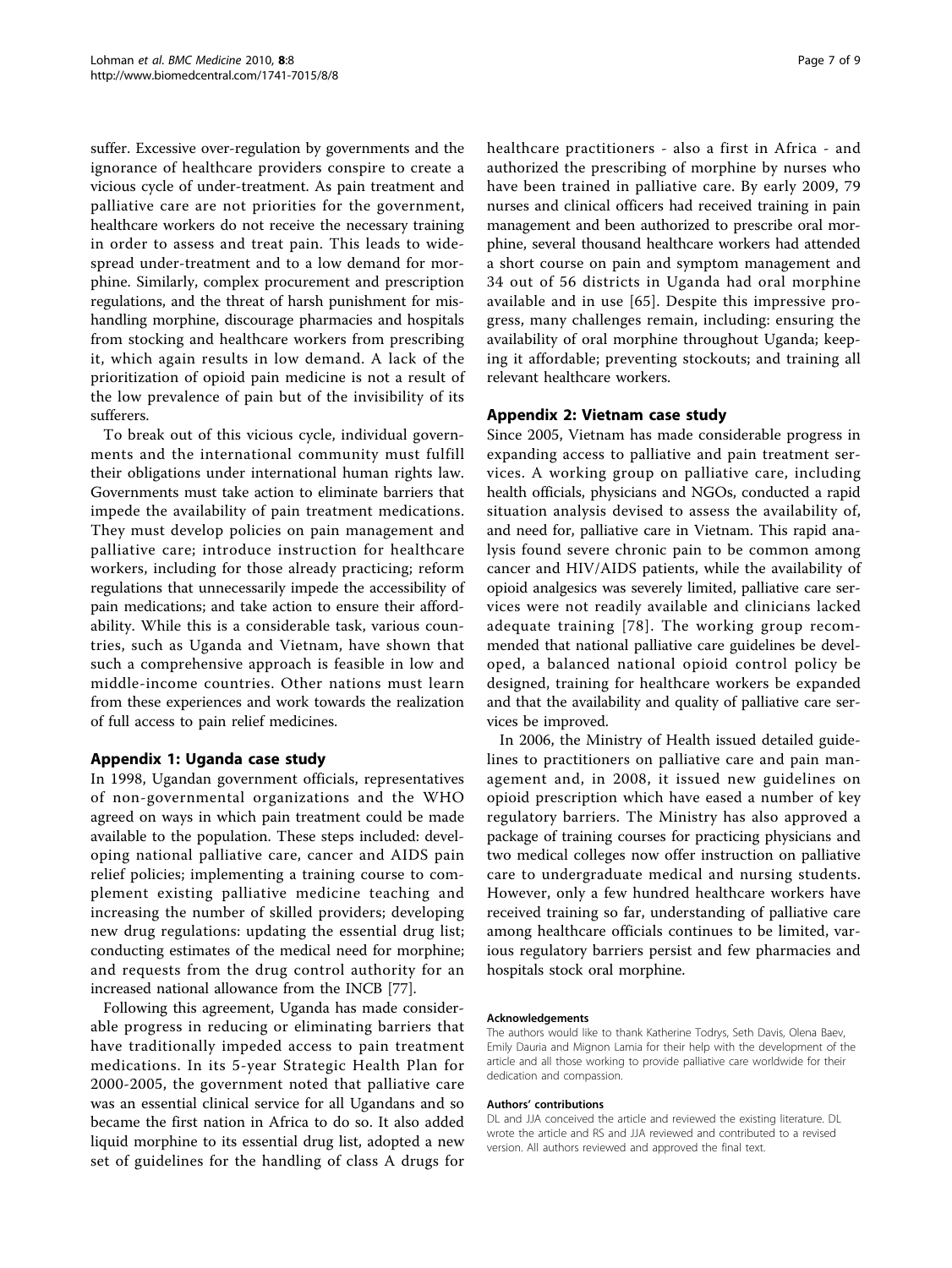#### <span id="page-7-0"></span>Competing interests

The authors declare they have no competing interests. This research was supported by Human Rights Watch, an independent, nongovernmental organization.

#### Received: 15 December 2009

#### Accepted: 20 January 2010 Published: 20 January 2010

#### **References**

- 1. Beuken-van Everdingen Van den MHJ, De Rijke JM, Kessels AG, Schouten HC, Van Kleef M, Patjin J: Prevalence of pain in patients with cancer: a systematic review of the past 40 years. Ann Onc 2007 18:1437-1449.
- 2. McCormack JP, Li R, Zarowny D, Singer J: [Inadequate treatment of pain in](http://www.ncbi.nlm.nih.gov/pubmed/8118093?dopt=Abstract) [ambulatory HIV patients.](http://www.ncbi.nlm.nih.gov/pubmed/8118093?dopt=Abstract) Clin J Pain 1993, 9:279-283.
- 3. Singer EJ, Zorilla C, Fahy-Chandon B, Chi S, Syndulko K, Tourtelotte WW: [Painful symptoms reported by ambulatory HIV infected men in a](http://www.ncbi.nlm.nih.gov/pubmed/8378098?dopt=Abstract) [longitudinal study.](http://www.ncbi.nlm.nih.gov/pubmed/8378098?dopt=Abstract) Pain 1993, 54:15-19.
- 4. Lebovits AH, Smith G, Maignan M, Lefkowitz M: [Pain in hospitalized](http://www.ncbi.nlm.nih.gov/pubmed/8075469?dopt=Abstract) [patients with AIDS: analgesic and psychotropic medications.](http://www.ncbi.nlm.nih.gov/pubmed/8075469?dopt=Abstract) Clin J Pain 1994, 10:156-161.
- 5. Shofferman J: [Pain: diagnosis and management in the palliative care of](http://www.ncbi.nlm.nih.gov/pubmed/2463359?dopt=Abstract) [AIDS.](http://www.ncbi.nlm.nih.gov/pubmed/2463359?dopt=Abstract) J Palliat Care 1988, 4:46-49.
- Moss V: Patient characteristics, presentation and problems encountered in advanced AIDS in a hospice setting: a review. Palliat Med 1991, 5:112-116.
- 7. Dixon P, Higinson A: [AIDS and cancer pain treated with slow release](http://www.ncbi.nlm.nih.gov/pubmed/1758826?dopt=Abstract) [morphine.](http://www.ncbi.nlm.nih.gov/pubmed/1758826?dopt=Abstract) Postgrad Med J 1991, 67:S92-S94.
- Martin C, Pehrsson P, Osterberg A, Sonnerborg A, Hansson P: [Pain in](http://www.ncbi.nlm.nih.gov/pubmed/10700345?dopt=Abstract) [ambulatory HIV-infected patients with and without intravenous drug](http://www.ncbi.nlm.nih.gov/pubmed/10700345?dopt=Abstract) [use.](http://www.ncbi.nlm.nih.gov/pubmed/10700345?dopt=Abstract) Eur J Pain 1999, 3:157-164.
- 9. Breitbart W, Rosenfeld BD, Passik SD, McDonald MV, Thaler H, Portenoy RK: [The undertreatment of pain in ambulatory AIDS patients.](http://www.ncbi.nlm.nih.gov/pubmed/8826513?dopt=Abstract) Pain 1996, 65:243-249.
- 10. Fantoni M, Ricci F, Del Borgo C, Izzi I, Damiano F, Moscati AM, Marasca G, Bevilacqua N, Del Forno A: [Multicentre study on the prevalence of](http://www.ncbi.nlm.nih.gov/pubmed/9231582?dopt=Abstract) [symptoms and symptomatic treatment in HIV infection.](http://www.ncbi.nlm.nih.gov/pubmed/9231582?dopt=Abstract) J Palliat Care 1997, 13:9-13.
- 11. Fontaine A, LaRue F, Lasauniere JM: Physicians' [recognition of the](http://www.ncbi.nlm.nih.gov/pubmed/10534966?dopt=Abstract) [symptoms experienced by HIV patients: how reliable?.](http://www.ncbi.nlm.nih.gov/pubmed/10534966?dopt=Abstract) J Pain Symptom Manage 1999, 18:263-270.
- 12. Mathews W, McCutcheon JA, Asch S, Turner BJ, Gifford AL, Kuromiya K, Brown J, Shapiro MF, Bozzette SA: National estimates of HIV-related symptom prevalence from the HIV Cost and Services Utilization Study. Med Care 2000, 38:762.
- 13. Vogl D, Rosenfeld B, Brietbart W, Thaler H, Passik S, McDonald M, Portenoy RK: Symptom prevalence, characteristics, and distress in AIDS outpatients. J Pain Symptom Manage 1998, 18:253-262.
- 14. Selwyn PA, Rivard M, Kappell D, Goeren B, LaFosse H, Schwartz C, Caraballo R, Luciano D, Post LF: [Palliative care for AIDS at a large urban](http://www.ncbi.nlm.nih.gov/pubmed/14509496?dopt=Abstract) [teaching hospital: program description and preliminary outcomes.](http://www.ncbi.nlm.nih.gov/pubmed/14509496?dopt=Abstract) J Palliat Med 2003, 6:461-474.
- 15. Harding R, Molloy T, Easterbrook PE, Frame K, Higginson IJ: [Is antiretroviral](http://www.ncbi.nlm.nih.gov/pubmed/16734963?dopt=Abstract) [therapy associated with symptom prevalence and burden?.](http://www.ncbi.nlm.nih.gov/pubmed/16734963?dopt=Abstract) Int J STD AIDS 2006, 17:400-405.
- 16. Foley KM, Wagner JL, Joranson DE, Gelband H: Pain control for people with cancer and AIDS. Disease Control Priorities in Developing Countries New York: Oxford University Press, 2 2003, 981-994.
- 17. Larue F, Fontaine A, Colleau SM: [Underestimation and under-treatment of](http://www.ncbi.nlm.nih.gov/pubmed/9001475?dopt=Abstract) [pain in HIV disease: a multicentre study.](http://www.ncbi.nlm.nih.gov/pubmed/9001475?dopt=Abstract) BMJ 1997, 314:23.
- 18. Dalakas MC: Peripheral neuropathy and antiretroviral drugs. J Periph 2001, 6:14-20.
- 19. Breitbart W, Patt RB, Passik SD, Reddy KS, Lefkowitz M: Pain: clinical updates. IASP 2006, 4:1-8.
- 20. Harding R, Easterbrook P, Dinat N, Higginson IJ: [Pain and symptom control](http://www.ncbi.nlm.nih.gov/pubmed/15668879?dopt=Abstract) [in HIV disease: under-researched and poorly managed.](http://www.ncbi.nlm.nih.gov/pubmed/15668879?dopt=Abstract) Clin Infect Dis 2005, 40:491-492.
- 21. Hewitt D, McDonald M, Portenoy R, Rosenfeld B, Passik S, Breitbart W: [Pain](http://www.ncbi.nlm.nih.gov/pubmed/9150284?dopt=Abstract) [syndromes and etiologies in ambulatory AIDS patients.](http://www.ncbi.nlm.nih.gov/pubmed/9150284?dopt=Abstract) Pain 1997, 70:117-123.
- 22. Patel P, Hanson DL, Sullivan PS, Nowak RM, Moorman AC, Tong TC, Holmberg SD, Brooks JT, Adult and Adolescent Spectrum of Disease Project and HIV Outpatient Study Investigators: [Incidence of types of cancer](http://www.ncbi.nlm.nih.gov/pubmed/18490686?dopt=Abstract) [among HIV-infected persons compared with the general population in](http://www.ncbi.nlm.nih.gov/pubmed/18490686?dopt=Abstract) [the United States, 1992-2003.](http://www.ncbi.nlm.nih.gov/pubmed/18490686?dopt=Abstract) Ann Intern Med 2008, 148:728-736.
- 23. Brennan F, Carr DB, Cousins MJ: [Pain management: a fundamental human](http://www.ncbi.nlm.nih.gov/pubmed/17578977?dopt=Abstract) [rights.](http://www.ncbi.nlm.nih.gov/pubmed/17578977?dopt=Abstract) Anesth Analg 2007, 105:205-221.
- 24. Gureje O, Von Korff M, Simon GE, Gater R: Persistent pain and well-being: a World Health Organization study in primary care. JAMA 1998, 80:147-151.
- 25. Rosenfeld B, Breitbart W, McDonald MV, Passik SD, Thaler H, Portenoy RK: [Pain in ambulatory AIDS patients. II: Impact of pain on psychological](http://www.ncbi.nlm.nih.gov/pubmed/9121821?dopt=Abstract) [functioning and quality of life.](http://www.ncbi.nlm.nih.gov/pubmed/9121821?dopt=Abstract) Pain 1996, 68:323-328.
- 26. World Health Organization: National Cancer Control Programme: Policies and Managerial Guidelines. Geneva: WHO 2002.
- 27. O'Neill JF, Selwyn PA, Schietinger H: A Clinical Guide to Supportive and Palliative Care for HIV/AIDS. Washington, DC: Health Resources and Services Administration 2003.
- 28. World Health Organization: Achieving Balance n National Opioids Control Policy. Geneva: WHO 2000.
- 29. United Nations: Single Convention on Narcotic Drugs. UN 196[1http://](http://www.incb.org/incb/convention_1961.html) [www.incb.org/incb/convention\\_1961.html.](http://www.incb.org/incb/convention_1961.html)
- 30. International Narcotics Control Board: Availability of Opiates for Medical Needs: Report of the International Narcotics Control Board for 1995. INCB 199[6http://www.incb.org/pdf/e/ar/1995/suppl1en.pdf](http://www.incb.org/pdf/e/ar/1995/suppl1en.pdf).
- 31. World Health Organization: WHO Model List of Essential Medicines. Geneva: WHO, 15 2007[http://www.who.int/medicines/publications/](http://www.who.int/medicines/publications/08_ENGLISH_indexFINAL_EML15.pdf) [08\\_ENGLISH\\_indexFINAL\\_EML15.pdf](http://www.who.int/medicines/publications/08_ENGLISH_indexFINAL_EML15.pdf).
- 32. United Nations Economic and Social Council: Resolution 2005/25: Treatment of Pain Using Opioid Analgesics. UN 200[5http://www.un.org/](http://www.un.org/docs/ecosoc/documents/2005/resolutions/Resolution%202005-25.pdf) [docs/ecosoc/documents/2005/resolutions/Resolution%202005-25.pdf](http://www.un.org/docs/ecosoc/documents/2005/resolutions/Resolution%202005-25.pdf).
- 33. United Nations Economic and Social Council: Resolution 1990/31. 1990.
- 34. United Nations Economic and Social Council: Resolution 1991/43. 1991.
- 35. World Health Assembly: Resolution WHA 58.22 on Cancer Prevention and Control. UN 200[5http://www.who.int/gb/ebwha/pdf\\_files/WHA58/](http://www.who.int/gb/ebwha/pdf_files/WHA58/WHA58_22-en.pdf) [WHA58\\_22-en.pdf](http://www.who.int/gb/ebwha/pdf_files/WHA58/WHA58_22-en.pdf).
- 36. World Health Organization: Briefing Note: Access To Controlled Medications Programme. Geneva: WHO 2008.
- 37. International Narcotics Control Board: Report of the International Narcotic Control Board for 2007. E/INCB/2007/1. INCB 2008.
- 38. International Narcotics Control Board: Report of the International Narcotics Control Board for 2004. INCB 2005.
- 39. UNAIDS: Report on The Global AIDS Epidemic 2008. UNAIDS 2008.
- 40. Foley KM: Ideas For an Open Society: Pain Management. 2002.
- 41. International Narcotics Control Board: Report of the International Narcotic Control Board for 1999. E/INCB/1999/1. INCB 1999.
- 42. Harding R, Powell RA, Kiyange F, Downing J, Mwangi-Powell F: Pain-Relieving Drugs in 12 African PEPFAR Countries: Mapping Current Providers, Identifying Current Challenges and Enabling Expansion of Pain Control Provision in the Management of HIV/AIDS. Kampala: African Palliative Care Association 2007.
- 43. International Narcotics Control Board: Narcotic Drugs Estimated World Requirements of Narcotic Drugs for 2009. E/INCB/2008/2. INCB 2009.
- 44. Email correspondence with Liliana de Lima, Executive Director of the International Hospice and Palliative Care Association 2009.
- 45. Interview with Liliana de Lima, Executive Director of the International Hospice and Palliative Care Association 2009.
- 46. World Health Organization: Cancer Pain Relief: a Guide To Opioid Availability. Geneva: WHO, 2 1996.
- 47. Stjernsward J, Clark D: Palliative medicine: a global perspective. Oxford Textbook of Palliative Medicine New York: Oxford University PressDoyle G, Hanks WC, Cherny N, Calman K 2003, 1199-222.
- 48. DFID Health Resource Center: Review of Global Policy Architecture and Country Level Practice on HIV/AIDS and Palliative Care. DFID 2007.
- 49. United Nations Office on Drugs and Crime: Model Drug Laws Designed For Civil Law Countries: Document A - Model Law On The Classification of Narcotic Drugs, Psychotropic Substances and Precursors and on the Regulation of the Licit Cultivation, Production, Manufacture and Trading of Drugs. UN 2003.